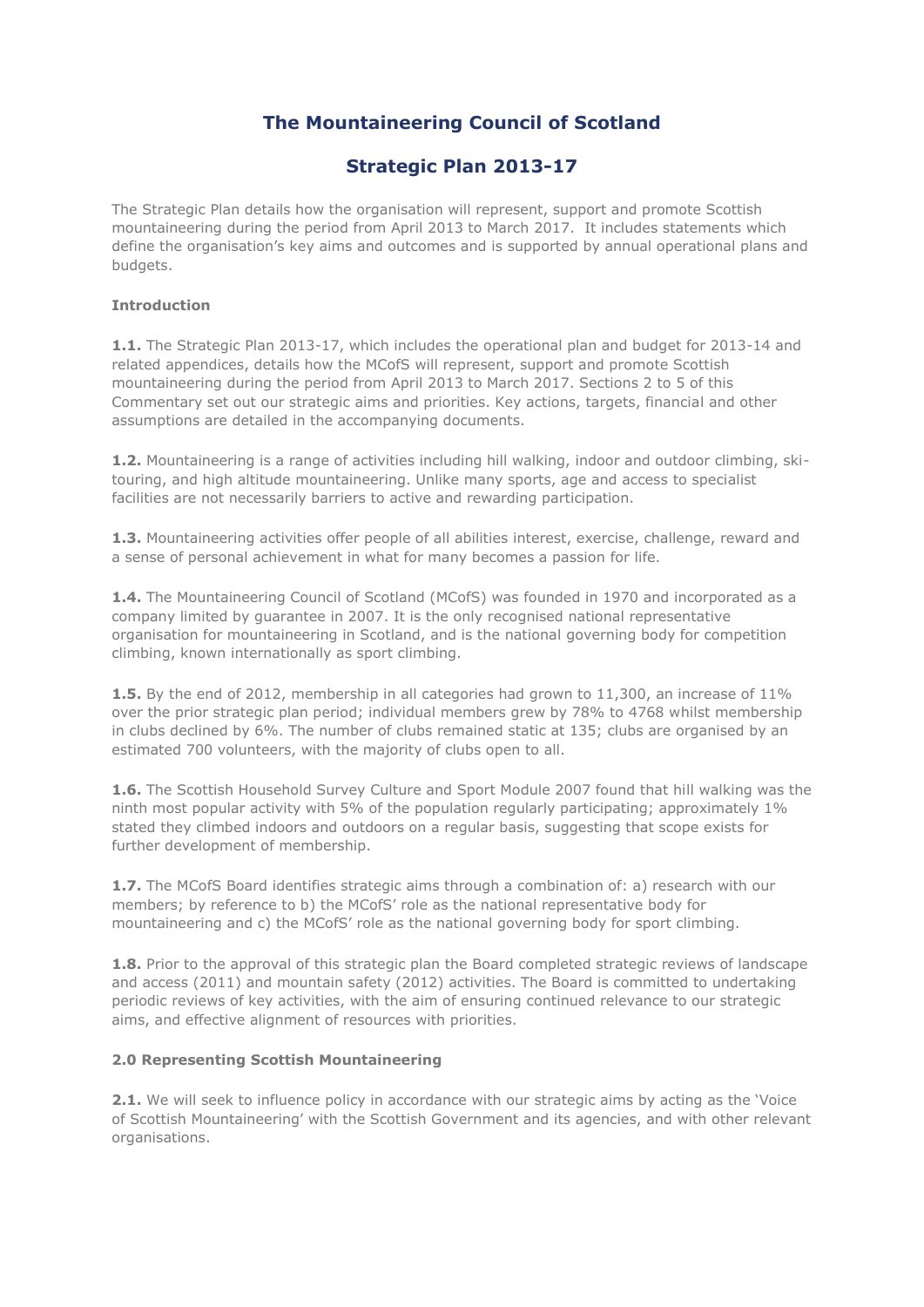**2.2.** We will improve public understanding and awareness of our strategic aims and seek to positively influence mountaineers to join the MCofS, through effective communications employing a range of media.

**2.3.** We will work to achieve our goal to ensure that major developments do not encroach on the most significant mountain areas. We recognise that other parts of Scotland also have high scenic and recreational value and where appropriate, we will work with other bodies with the aim of limiting intrusive developments in these areas.

**2.4.** We will seek to uphold mountaineers' statutory right of access in accordance with the Scottish Outdoor Access Code through appropriate interventions with Local Authorities and the National Parks, and through communication with other relevant groups, agencies and organisations.

### **3.0 Supporting Scottish Mountaineering**

**3.1.** We will promote self-reliance in mountaineering activity; our work in this area is informed by the Mountain Safety Strategy which was approved by the Board in November 2012.

**3.2.** We will promote a public understanding that mountaineering is a healthy activity made sufficiently safe through self-reliance and knowledge-based risk assessment.

**3.3.** We will develop capacity within MCofS clubs, both to raise awareness of the need for selfreliance and to benefit members through sharing of skills and experience.

**3.4.** We will advise government with the aim of ensuring that policy development proceeds with an accurate understanding of mountain safety issues.

**3.5.** We will support the maintenance and development of publicly-funded mountain safety information and rescue services.

#### **4.0 Promoting Scottish Mountaineering**

**4.1.** We will seek to inspire and encourage people of all ages, abilities and backgrounds to enjoy mountaineering activities responsibly, through our educational programmes and provision of relevant information concerning mountain safety, access and conservation.

**4.2.** We will support our club network, and work with clubs which wish to grow, providing focused support with the aim of assisting them to build their membership.

**4.3.** We will provide specific development support to kids' clubs, schools and youth organisations with the aim of encouraging the interest and responsible participation of young people in mountaineering activities.

**4.4.** We will work with Mountain Training Scotland to promote awareness of national awards and training programmes, with the aim of building capacity in clubs, and encouraging individuals to register, and complete awards.

**4.5.** We will work with UK mountaineering organisations to develop the performance coaching in climbing awards; we will coordinate the development and delivery of a related series of FUNdamentals of climbing coaching workshops with the aim of providing a sustainable Scottish coaching network.

**4.6.** We will develop the coaching and volunteer infrastructure which supports our sport development activities, including the implementation of comprehensive child protection measures.